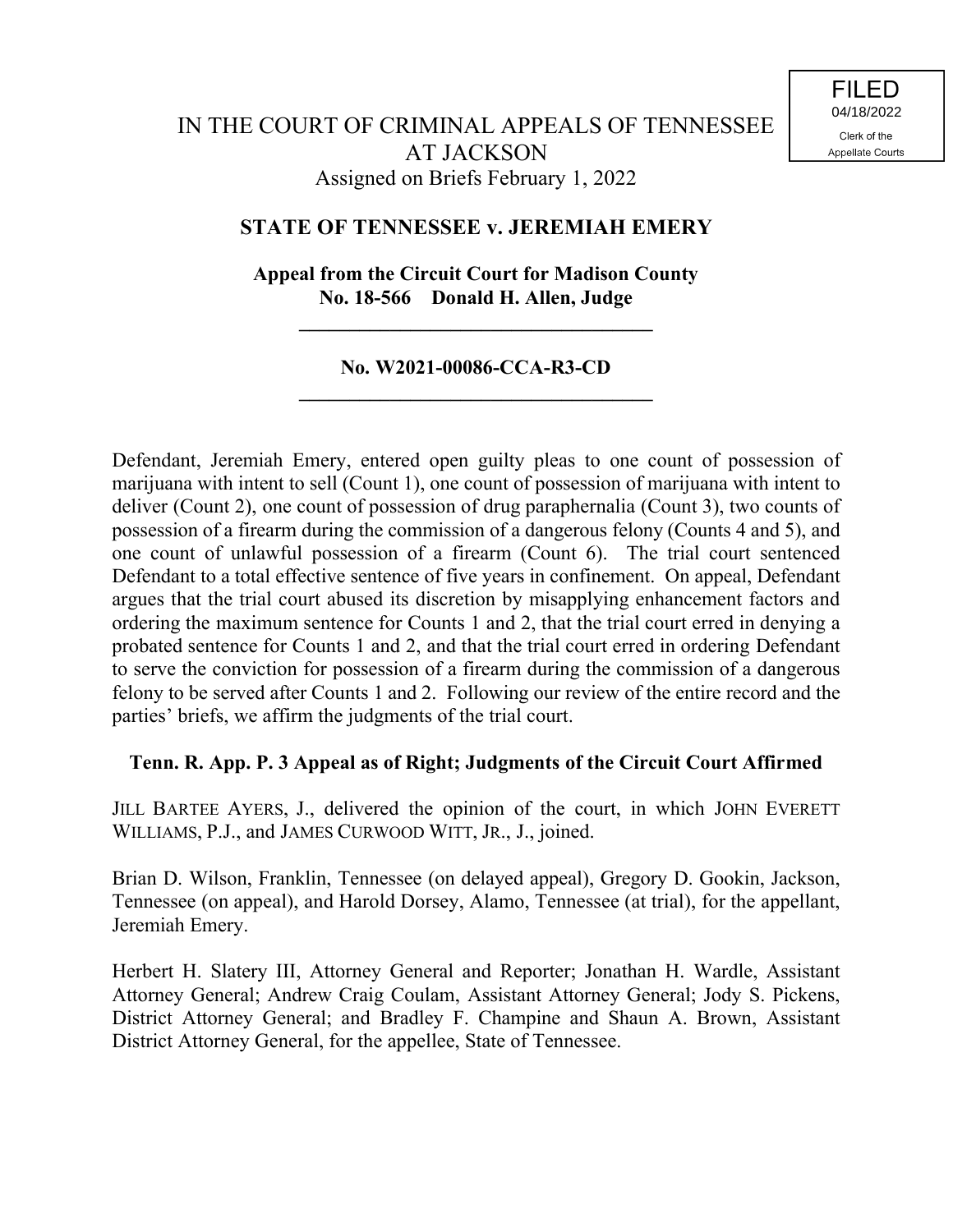#### **OPINION**

#### **Factual and Procedural Background**

On July 30, 2018, a Madison County Grand Jury indicted Defendant in Count 1 with possession of marijuana with intent to sell, Count 2 with possession of marijuana with intent to deliver, Count 3 possession of drug paraphernalia, Counts 4 and 5 with possession of a firearm with intent to go armed during the commission of a dangerous felony, and Count 6 with unlawful possession of a firearm. The following statement of facts was presented at Defendant's plea hearing:

> Your Honor, may it please the Court, the State will show at trial today that on January the  $10<sup>th</sup>$  of 2018, that night officers with the Jackson Police Department's Street Crimes Unit and Metro Narcotics Unit and [SWAT] Team executed a search warrant at 1580 North Royal Street, Apartment 901, which is located in Madison County, Tennessee. Upon arrival, JPD Swat Officers knocked and announced that they were the police and waited for a reasonable amount of time and then forced entry into the apartment. Contact was made with Mr. Jeremiah Emery who is in the back bathroom and the door open and Mr. Emery was detained.

> A search of the apartment revealed several items including an orange book bag on the living room floor and the book bag contained three glass jars of marijuana weighing approximately 80.3 grams, 11.3 grams and 10.5 grams. A black digital scale with marijuana residue was located under the couch close to the book bag. On a small table by the front door is a silver .22 caliber Phoenix Arms HP-22 handgun that was loaded with one round in the chamber and seven live rounds in the inserted magazine. The table also had a small bag of marijuana that weighed approximately 4.9 grams and an open box of sandwich bags. Another open box of sandwich bags was located on the living room TV stand along with another box of .22 caliber ammunition that contained 92 live rounds.

> There was seven other people in the apartment that were detained with Mr. Emery and everyone was interviewed and gave statements. Mr. Emery was interviewed by Investigator Arnold with the Metro Narcotics at which time he was read his rights and did give a statement where he took responsibility for the marijuana that was found inside the book bag. He took responsibility for the digital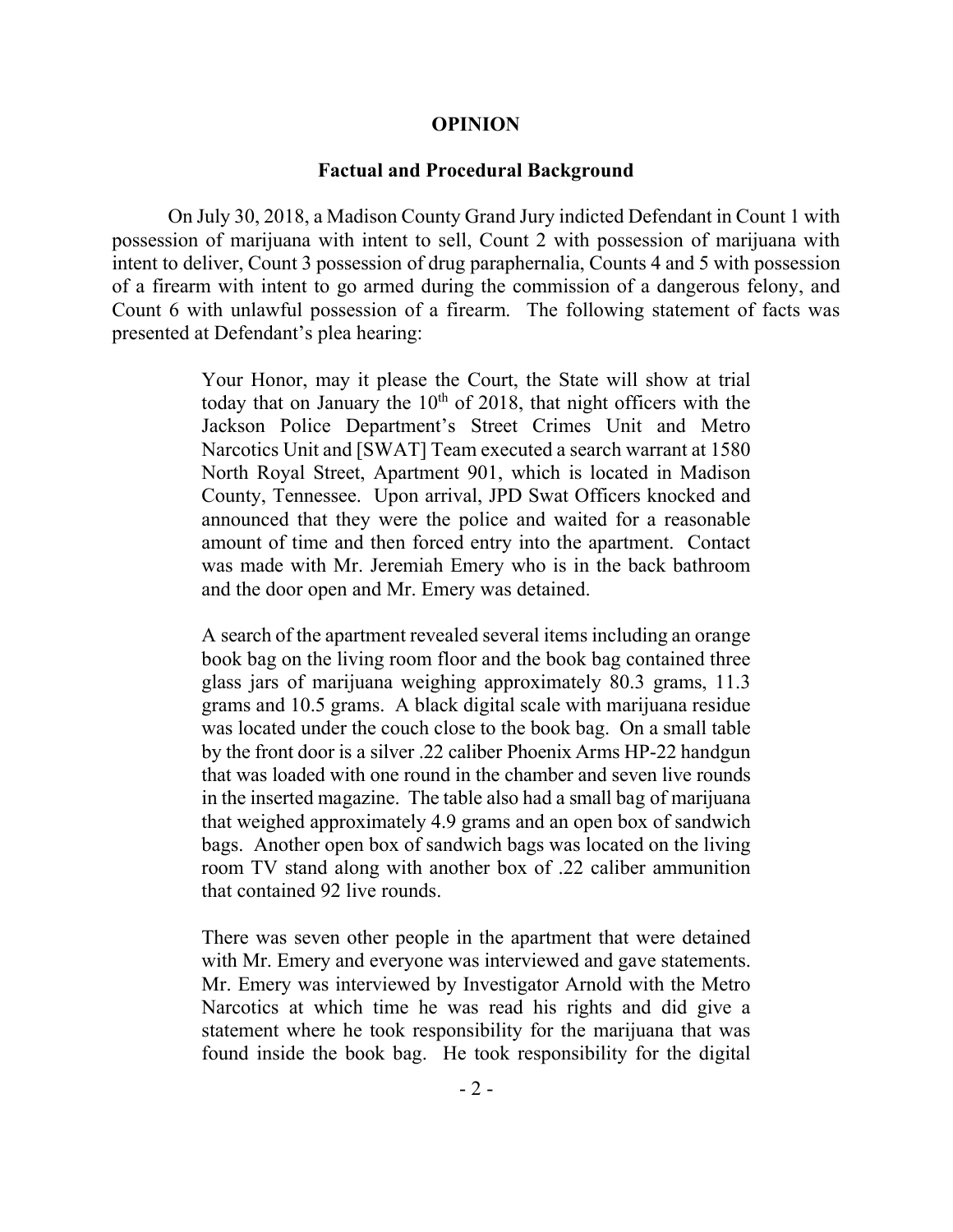scale that was located underneath the couch and also took responsibility for the handgun. He did admit to Officer Arnold that he does use marijuana and he began selling marijuana so that he could pay for the marijuana and not have to buy from other people. He did admit that he got the gun to protect himself because he had been recently robbed.

The drugs were sent off for testing to the TBI and Rachel Strandquist with the TBI prepared a lab report and did confirm that the suspected marijuana did test positive and was in fact marijuana. The marijuana came back from one of the glass mason jars from inside the book bag as a total tested weight of 78.31 grams. The marijuana that came from the table next to the gun tested at 3.49 grams. Because all of the statement taken from the individuals were consistent with each other, only Mr. Emery was charged with possession with intent as well as possession of the firearm during the commission of a dangerous felony. The other individuals were given I believe misdemeanor citations.

Defendant agreed with the prosecutor's description of the facts but argued that he was smoking the marijuana, not selling it. The prosecutor then read the statement Defendant had given to law enforcement:

> The bag of marijuana that was laying on the table with the gun is mine. I had just bagged it up for my personal smoke sta[sh]. The three glass jars that were in the backpack in the living room belonged to me. The big jar had regular weed in it and the small jars had gas or high grade marijuana. The digital scale found in the living room floor is mine and I use it to weight out and buy bags of marijuana. I sell marijuana and have been selling marijuana for a couple of months. I started selling marijuana because I got tired of buying it for everyone else to smoke. I started selling so I could smoke for free. The two boxes of sandwich bags found in the living room are mine and I use them to bag up the marijuana that I sell. I sell regular marijuana for \$5 a gram and sell gas or high grade marijuana for \$15 a gram.

Defendant admitted that he made the above statement. Defendant pled guilty to all charges and acknowledged that he understood his trial and appellate rights, that he was waiving those rights, and that he could not withdraw his plea. The trial court reviewed the sentencing range and fines Defendant faced for each of his convictions. Defendant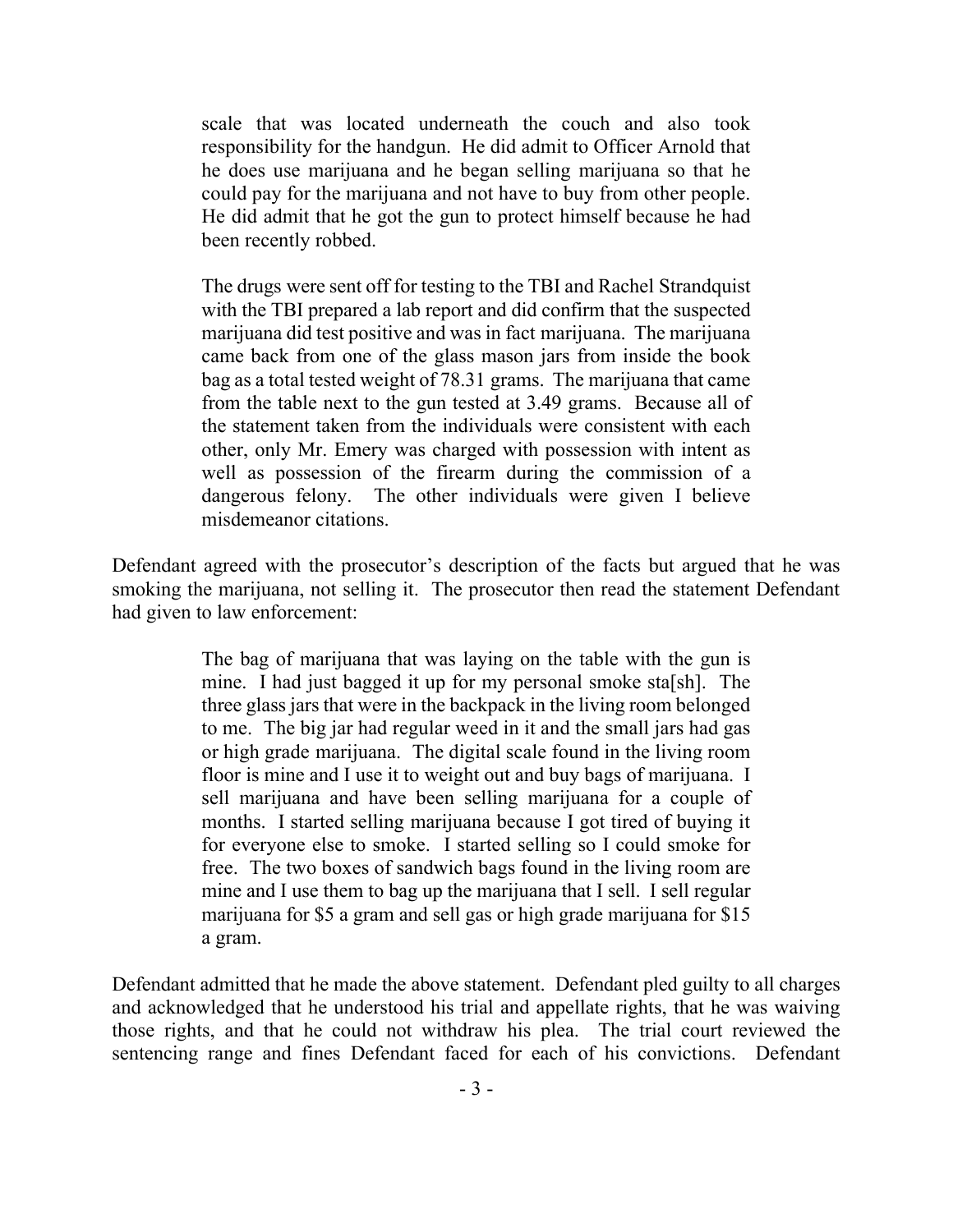acknowledged that he understood the possible sentences for each of his convictions. The trial court explained that it would have to consider the length of each of Defendant's sentences, whether to impose an alternative sentence, and whether to align the sentences concurrently or consecutively. Defendant affirmed that he understood. After reviewing the facts as described above, the trial court accepted Defendant's pleas.

## *Sentencing Hearing*

At the sentencing hearing, the only evidence offered by the State was the presentence report. The State argued that, although Defendant was a Range I offender, he should serve all sentences in confinement without probation based on his prior misdemeanor convictions for simple possession of marijuana, driving on a suspended license, and for committing these crimes while being on unsupervised probation for other sentences. Therefore, the State recommended that Defendant serve three years at 100 percent for possession of a firearm during the commission of a dangerous felony as required by law to run consecutively to a one-year, eight-month sentence at thirty percent for possession of marijuana with intent to sell and deliver plus a \$2,000 fine for Counts 1 and 2 which would merge. Finally, the State suggested a concurrent, eleven-month, twenty-nine-day sentence for possession of drug paraphernalia with a \$150 fine, and a concurrent eleven-month, twenty-nine-day sentence at seventy-five percent for unlawful possession of a firearm.

Defendant entered into evidence his certificate of completion from the trial court's "Life's Healing Choices" course which he had completed while incarcerated. Defendant offered no other evidence. Defendant argued in favor of an alternative sentence of probation for all charges, except for the mandatory three-year sentence at 100 percent for the conviction of possession of a firearm during the commission of a dangerous felony conviction. Defendant suggested that he was fit for probation based on his completion of the trial court's drug class, his personal development since being incarcerated, and the fact that the instant charges were his first felony convictions.

The trial court considered the evidence presented when Defendant entered his guilty pleas, the presentence report, the principles of sentencing, the arguments of counsel, the nature and characteristics of the criminal conduct, and the evidence offered by the parties, including Defendant's statement set out in the presentence report, in which Defendant said the following: "The marijuana in my possession at the time of my arrest was for personal use. I was in possession of scales and baggies to weigh and bag marijuana purchased from other people. I wanted to double check the weight. I have not used illegal drugs since my arrest."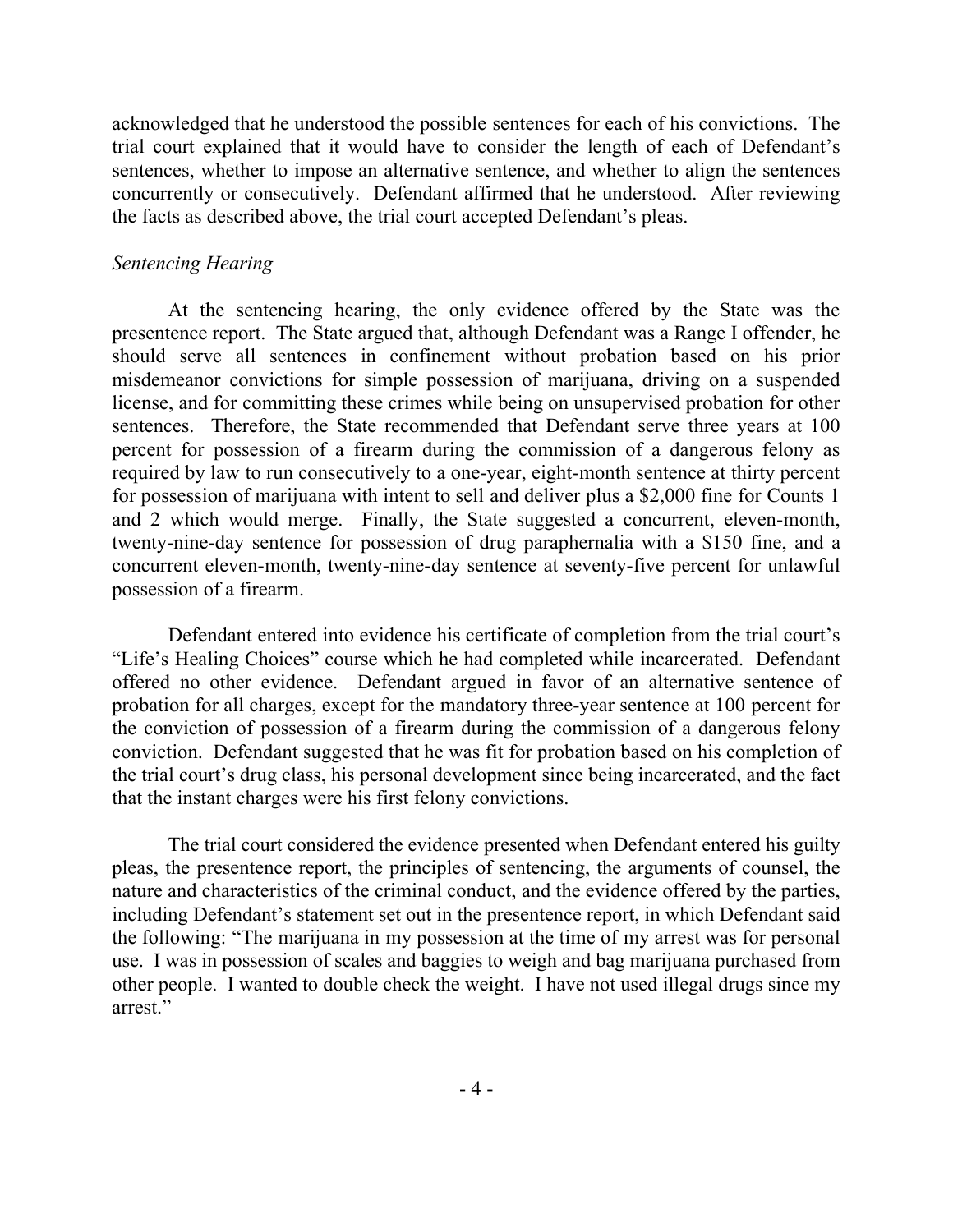The trial court found the above statement by the Defendant not credible, stating, "I don't really give it a lot of credibility because I don't think it's true." The trial court also considered Defendant's potential for rehabilitation and treatment finding that Defendant's completion of the Life's Healing Choices course suggested that he had "some type of potential for rehabilitation" which the trial court gave "very very slight weight."

The trial court then considered and applied three enhancement factors: (1) that Defendant had a previous history of criminal convictions or criminal behavior, in addition to those necessary to establish the appropriate range; (2) that defendant, before trial or sentencing, failed to comply with the conditions of a sentence involving release into the community; and (3) that at the time the felony was committed, defendant was released on probation. T.C.A. §40-35-114 (1), (8), and (13)(C). Regarding Enhancement Factor 1, the trial court found that Defendant's prior criminal record of his August 2017 conviction for possession of marijuana and his December 2017 conviction for driving on a suspended license warranted great weight. The trial court allocated "very slight weight" to Defendant's six minor traffic offenses. The trial court also considered Defendant's admitted criminal conduct of marijuana and alcohol usage as a minor and gave "great weight" to that "criminal behavior." The trial court also considered and applied Enhancement Factors 8 and  $13(c)^1$  based on information in the presentence report that Defendant had committed the instant offenses while he was on probation for two cases arising out of Jackson City Court, and his conviction for driving on a suspended license occurred while he was on probation for his conviction of simple possession of marijuana. The trial court reasoned:

> Now, I also find as an enhancement factor that the defendant before trial or sentencing in this case has failed to comply with the conditions of a sentence involving release into the community. I show that on at least two different dates that being December  $27<sup>th</sup>$ , 2017 and then also January  $10^{th}$ , 2018 that he committed violations of the law while he was already on probation for other violations of the law. So, I do give great weight to that factors (sic).

> Finally as an enhancement factor under the statute, I do find Factor No. 14 (sic) that at the time that he committed these felony drug offenses and at the time that he committed this felony handgun offense plus committed possession of drug paraphernalia, all of that on January the  $10<sup>th</sup>$  of 2018, he was actually on probation out of

 $\overline{a}$ 

<sup>&</sup>lt;sup>1</sup> The trial court stated that it was applying Enhancement Factor 14, but in its analysis, clearly applied Enhancement Factors 8 and 13(c). Enhancement Factor 14 deals with a position of public or private trust which was not an issue in this case.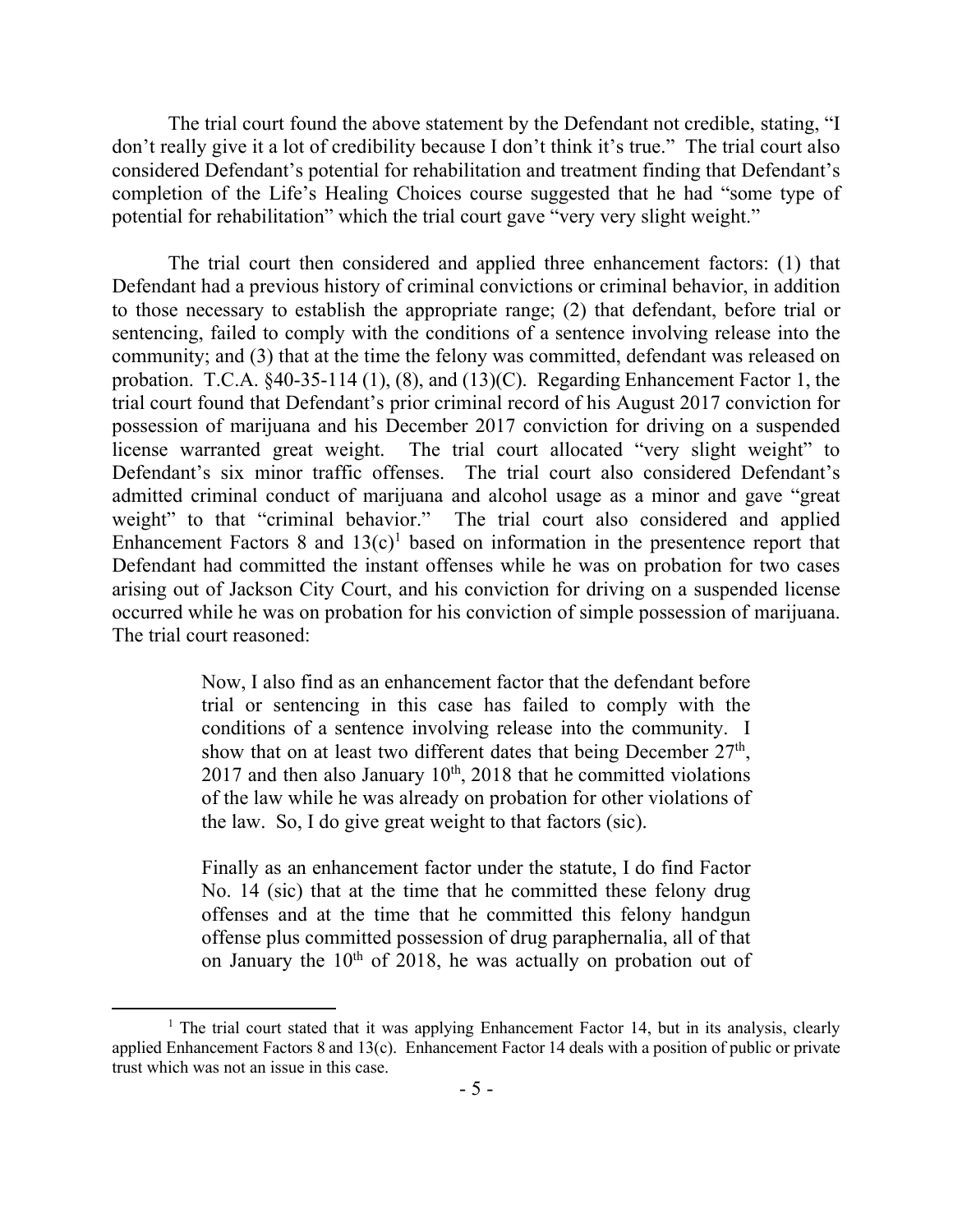Jackson City court in two different cases. He was on probation out of Jackson City Court for an 11 months and 29 day sentence involving possession of marijuana. He was also on probation out of Jackson City Court for a six month sentence involving driving on a suspended license. Two separate cases for which he had been granted probation and then while on probation committed these new offenses. So I do give great weight to each of these three different enhancement factors.

The trial court did not find any mitigating factors applicable but did give "some slight weight" to the fact that Defendant was twenty-three years old at the time of sentencing and "still young" for purposes of mitigation. However, the trial court believed that Defendant was "old enough to know better than to commit these offenses." The trial court also gave "slight consideration" to the fact that Defendant had been incarcerated since January 2018 and had completed the Life's Healing Choices program.

Prior to Defendant's sentencing hearing, the parties agreed that Defendant was a Range I Offender. The trial court merged Counts 4 and 5, possession of a firearm during the commission of a dangerous felony and ordered Defendant to serve three years in confinement at 100 percent as required by law. The trial court also merged Counts 1 and 2, the two felony marijuana convictions, and ordered Defendant to serve the maximum of two years. Finally, the trial court ordered Defendant to serve an eleven-month, twentynine-day sentence for possession of drug paraphernalia and a six-month sentence for unlawful possession of a firearm. The trial court ordered the two-year sentence for the felony marijuana conviction to run consecutively to the three-year sentence for the felony firearm conviction and the misdemeanor convictions to run concurrently with the other convictions for a total effective sentence of five years. The trial court found that Defendant was not a suitable candidate for probation and ordered all sentences to be served in confinement. Defendant did not file an immediate appeal. We view this petition as one for post-conviction relief pursuant to the Post-Conviction Procedure Act. As such, the post-conviction court had jurisdiction to grant a delayed appeal pursuant to Tennessee Code Annotated section 40-30-113, and that court entered an order granting delayed appeal on January 12, 2021. This appeal followed.

#### **Analysis**

On appeal, Defendant contends that the trial court erred in imposing the maximum sentences for his felony marijuana conviction as a result of misapplication of enhancement factors, that the trial court erred in denying probation, and that the trial court erred in ordering Defendant to serve the mandatory three-year conviction for possession of a firearm during the commission of a dangerous felony after serving the felony marijuana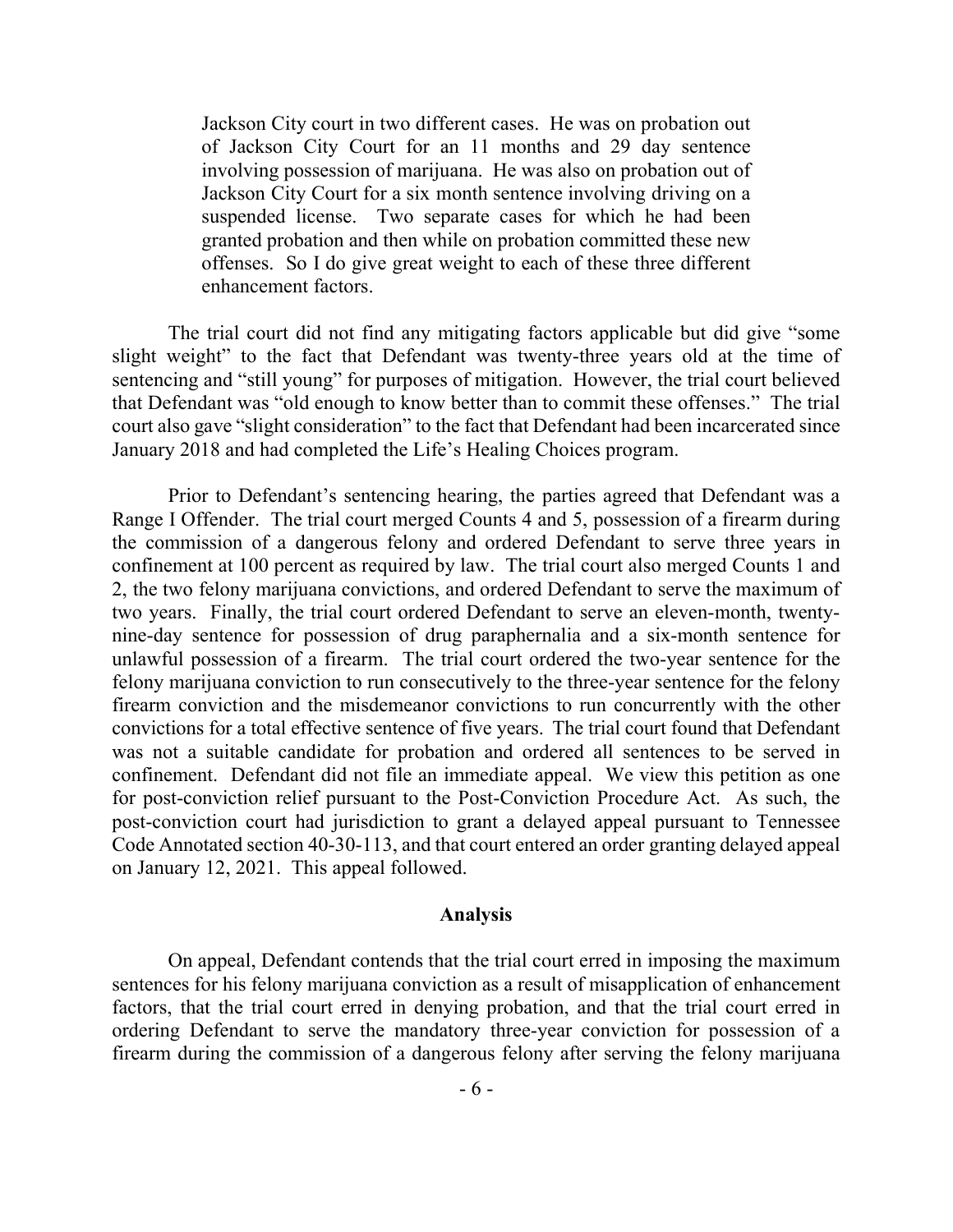sentence. The State argues that the trial court correctly applied multiple enhancement factors and considered Defendant's suitability for probation and did not abuse its discretion in sentencing Defendant. We agree with the State.

When an accused challenges the length of a sentence, this court reviews the trial court's sentencing determinations under an abuse of discretion standard accompanied by a presumption of reasonableness. *State v. Bise*, 380 S.W.3d 682, 707 (Tenn. 2012). "This abuse of discretion standard, accompanied by a presumption of reasonableness, applies to within-range sentences that reflect a decision based upon the purposes and principles of sentencing." *State v. Caudle*, 388 S.W.3d 273, 278 (Tenn. 2012). A finding of abuse of discretion indicates the "trial court's logic and reasoning was improper when viewed in light of the factual circumstances and relevant legal principles involved in a particular case." *State v. Shaffer*, 45 S.W.3d 553, 555 (Tenn. 2001). A trial court has not abused its discretion unless "the record [is] void of any substantial evidence that would support the trial court's decision." *Id*.

In making sentencing decisions, trial courts must consider the following: (1) the evidence received at trial and the sentencing hearing; (2) the presentence report; (3) the principles of sentencing and arguments as to sentencing alternatives; (4) the nature and characteristics of the conduct involved; (5) evidence and information offered by the parties regarding the statutory mitigation and enhancement factors set out in Tennessee Code Annotated sections 40-35-113 and 40-35-114; (6) any statistical information provided by the administrative office of the courts as to sentencing practices for similar offenses in Tennessee; (7) any statement the defendant wishes to make on his own behalf; and (8) the result of the validated risk and needs assessment conducted by the department and contained in the presentence report. *See* T.C.A. § 40-35-210(b).

"A trial court's misapplication of an enhancement or mitigating factor does not invalidate the sentence imposed unless the trial court wholly departed from" the sentencing statutes. *Bise*, 380 S.W.3d at 706. A sentence within the appropriate range will be upheld "so long as there are other reasons consistent with the purposes and principles of sentencing, as provided by statute." *Id.* 

### *Enhancement Factors*

Defendant argues that the trial court abused its discretion by imposing the maximum sentence for his felony marijuana conviction and misapplied all enhancement factors. The trial court found that Defendant had a prior criminal history at the time of his sentencing. *See* T.C.A. § 40-35-114(1). "The defendant has a previous history of *criminal convictions or criminal behavior*, in addition to those necessary to establish the appropriate range." *Id.*  (emphasis added). This court has recognized that a trial judge may find evidence of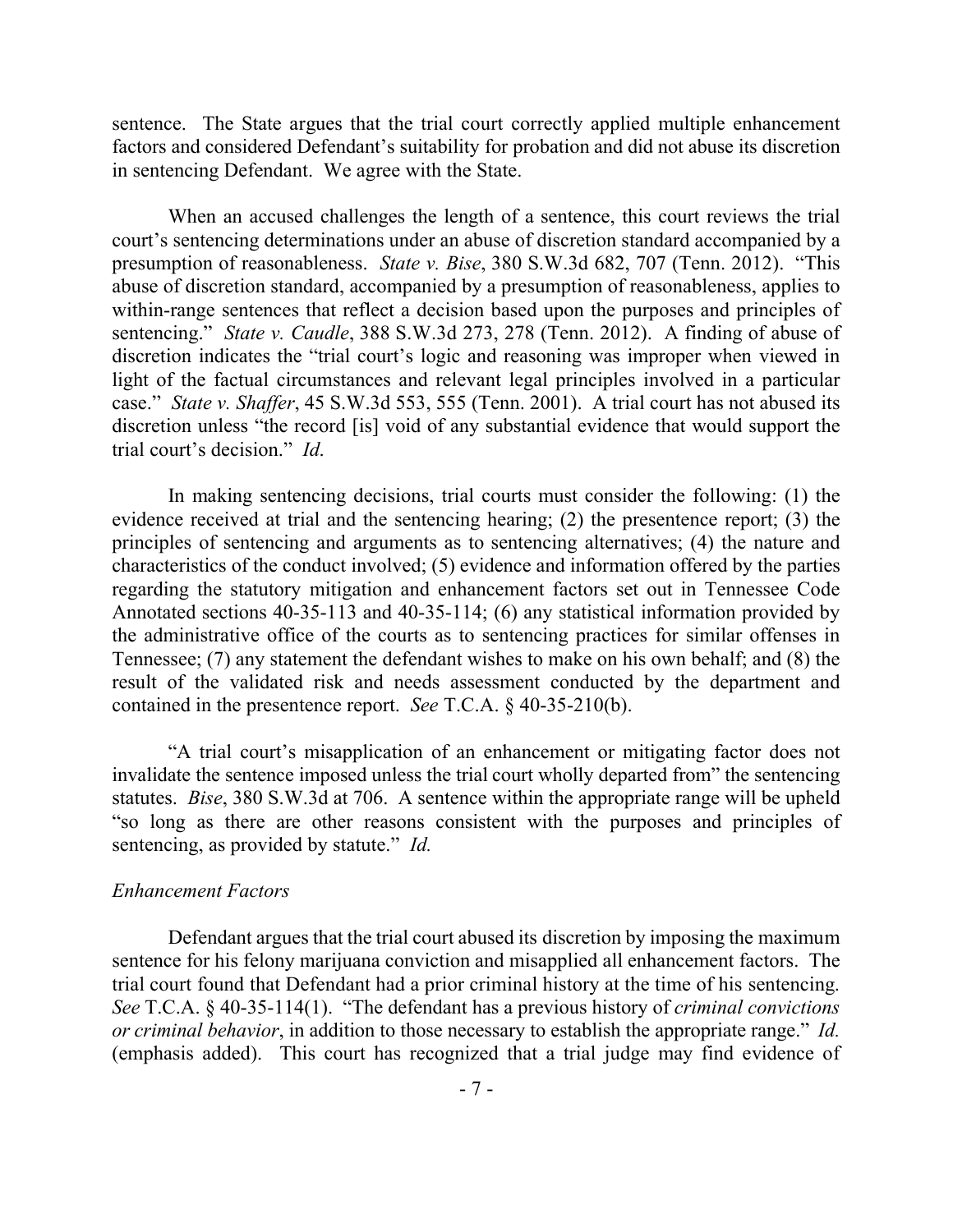criminal *behavior* even though there has been no conviction. *State v. Ward,* 138 S.W.3d 245, 282 (Tenn. Crim. App. 2003) (citing *State v. Massey,* 757 S.W.2d 350, 352 (Tenn. Crim. App. 1988)). A trial court may even apply enhancement factor based on facts underlying an offense for which the defendant has been acquitted, so long as the facts have been established in the record by a preponderance of the evidence. *Id.* (citing *State v. Winfield,* 23 S.W.3d 279, 283 (Tenn. 2000)). In applying this enhancement factor, the trial court afforded "great weight" to Defendant's convictions for simple possession of marijuana and driving on a suspended license and gave "very slight weight" to Defendant's six other traffic incidents documented in the presentence report. The trial court also gave "great weight" to Defendant's admitted criminal behavior of underage use of alcohol and marijuana. Defendant contends that this factor was misapplied because Defendant's convictions were not severe. Defendant also argues that Tennessee courts have not provided a specific definition for "criminal behavior" within the context of application of this enhancement factor. The record is clear that Defendant had prior criminal convictions at the time of his sentencing and admitted criminal behavior sufficient for the trial court to have applied Enhancement Factor 1<sup>2</sup>.

Defendant next argues that the trial court misapplied Enhancement Factor 8, which provides for sentence enhancement when a defendant, "before trial or sentencing, failed to comply with the conditions of a sentence involving release into the community[.]" T.C.A. § 40-35-114(8). Defendant argues that this factor does not apply when the defendant's failure to comply occurred through the commission of the offense at issue in the sentencing hearing. The record is clear that Defendant violated his August 2017 probated sentence for simple possession of marijuana when he was charged with and convicted of driving on a suspended license in December 2017. Then while serving a sentence of probation for driving on a suspended license, Defendant was charged and convicted of the instant offenses. Defendant argues that the Jackson City Court did not issue a probation violation warrant. However, Tennessee Code Annotated section 40-35-114(8) requires only that the sentencing court find that Defendant "failed to comply with the conditions of a sentence involving release into the community." A finding of a violation of the terms of probation is not required. The trial court did not abuse its discretion in applying Enhancement Factor 8, having found that Defendant failed to comply with the conditions of a sentence involving release into the community before trial or sentencing.

Defendant also contests the trial court's analysis of Enhancement Factor "14," arguing that it does not appear to align with the actual language of the enhancement factor when a defendant abuses a position or public or private trust. Based on the record, the trial

 $\overline{a}$ 

<sup>2</sup> As noted in Defendant's reply brief, we are aware that *State v. Quinton Devon Perry*, No. W2019- 01553-SC-R11-CD (Tenn. Nov. 18, 2021) is pending before the Supreme Court. However, the issue raised in *Perry* relates to what constitutes prior criminal activity for the purposes of consecutive sentencing, not for purposes of enhancement, and are therefore not relevant to Defendant's appeal.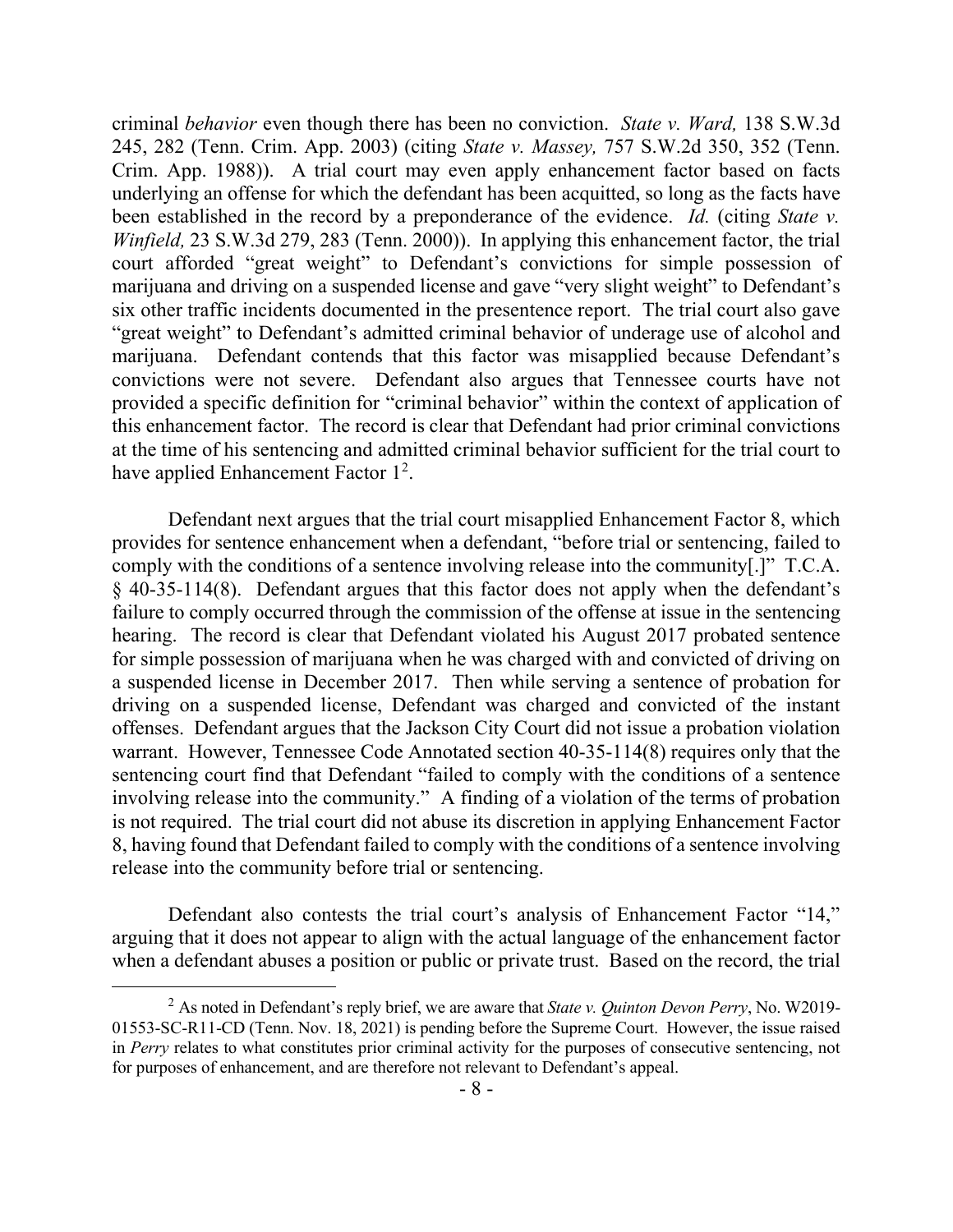simply court misspoke when it referenced factor 14 because in its analysis, the trial court explained that it found enhancement necessary based on the fact that Defendant was "on probation out of Jackson City Court in two different cases" when he committed the offenses in this case. Enhancement Factor  $13(c)$  provides that "[a]t the time the felony was committed, one (1) of the following classification was applicable to the defendant: ... (c) Released on probation." T.C.A. § 40-35-114(13)(c). The trial court's misstatement of the specific number of the enhancement factor it applied does not invalidate Defendant's sentence. The record supports the application of Enhancement Factor 13(c) to Defendant's sentence. Defendant is not entitled to relief on his claims that the trial court misapplied all enhancement factors.

Defendant also complains that the trial court did not reference its consideration of any information from the Administrative Office of the Courts regarding sentencing practices. *See* T.C.A. § 40-35-210(b)(6). However, Defendant fails to provide any evidence that his within-range sentence was inconsistent with the sentencing practices for similar offenses in Tennessee. The burden is on the challenging party to prove the impropriety of the sentence imposed. *State v. Hooper,* 29 S.W.3d 1, 5 (Tenn. 2000). Defendant failed to meet his burden of proving that his sentence was improper in light of the sentencing practices for similar offenses in Tennessee.

### *Probation*

While conceding that his conviction for possession of a firearm during commission of a dangerous felony is required to be served in confinement, Defendant argues that the trial court erred in denying an alternative sentence for his felony marijuana conviction. When a trial court denies probation or any other alternative sentence to an eligible defendant and states on the record reasons in accordance with the purposes and principles of sentencing, the court's decision is reviewed under an abuse of discretion standard, accompanied by a presumption of reasonableness. *Caudle,* 388 S.W.3d at 278-79; *Bise,*  380 S.W.3d at 707. We will reverse the trial court's decision for abuse of discretion "only when the court applied an incorrect legal standard, or reached a decision which is against logic or reasoning that caused an injustice to the pay complaining." *State v. Gilliland,* 22 S.W.3d 266, 270 (Tenn. 2000) (quoting *State v. Shirley,* 6 S.W.3d 243, 247 (Tenn. 1999)). Tennessee Code Annotated section 40-35-103, requires the trial court to consider the following factors to determine whether a sentence of confinement is appropriate:

> A. Confinement is necessary to protect society by restraining a defendant who has a long history of criminal confinement.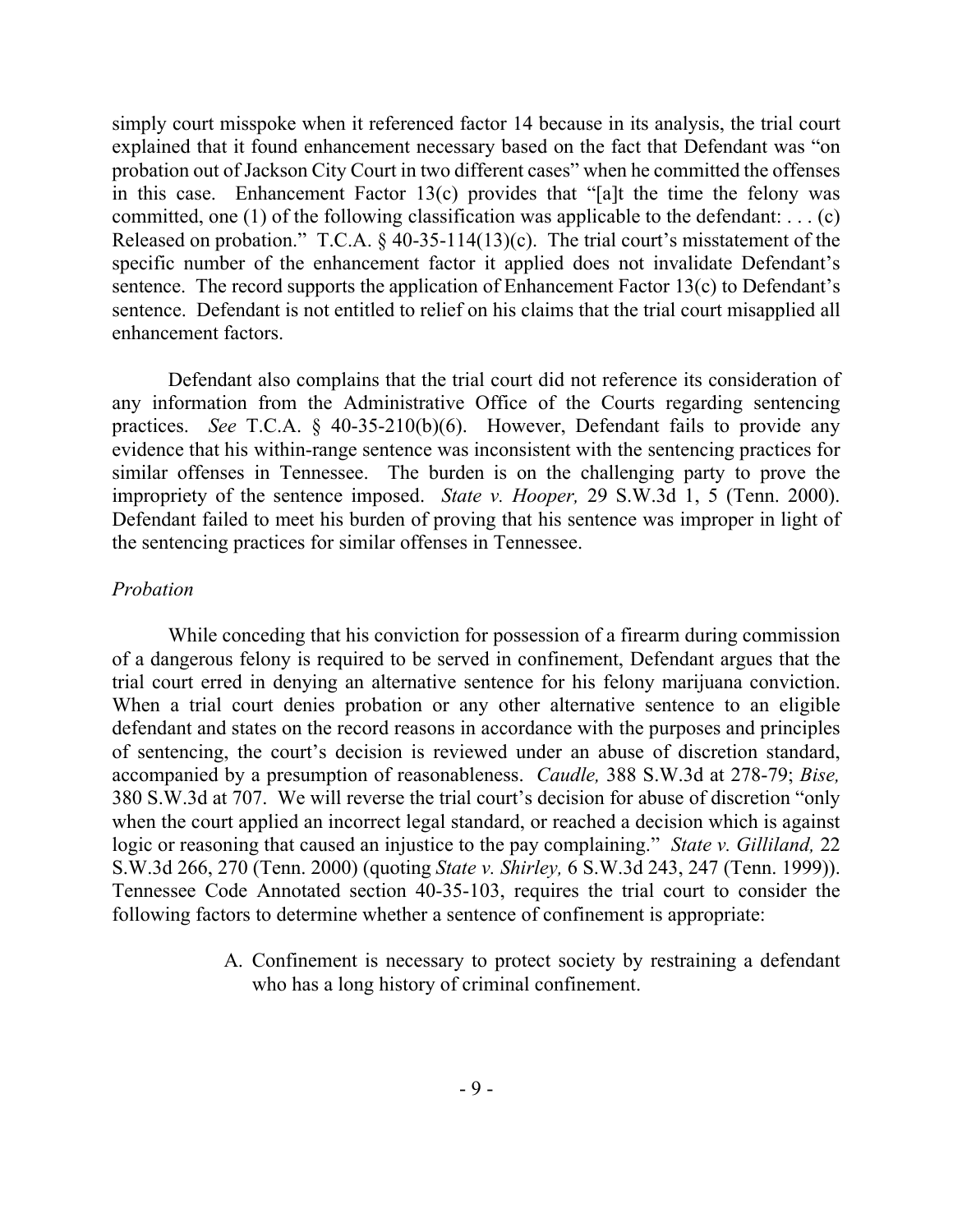- B. Confinement is necessary to avoid depreciating the seriousness of the offense or confinement is particularly suited to provide an effective deterrence to others likely to commit similar offenses; or
- C. Measures less restrictive than confinement have frequently or recently been applied unsuccessfully to the defendant.

T.C.A. § 40-35-103(1)(A)-(C). When Defendant committed the crimes in this case, he was serving other sentences on probation and had violated the terms of his probation by committing new crimes. In addition to considering Defendant's lack of success with probation, the trial court announced that it had considered Defendant's physical and mental condition, the facts and circumstances of the offense, and Defendant's criminal history. The trial court was troubled by Defendant's pattern of violating the terms of his probation and found that less restrictive measures than confinement had been applied recently and were unsuccessful. The trial court also found Defendant not to be credible in his statement to the presentence report investigator that all of the marijuana was for personal use and that he used scales and baggies to weigh and bag marijuana he purchased from other people. *See State v. Sharp,* 327 S.W.3d 704, 716 (Tenn. Crim. App. 2010) ("The trial court may consider a defendant's untruthfulness and lack of candor as they relate to the potential for rehabilitation"). The trial court considered Defendant's history of criminal conduct resulting in sentences where measures less restrictive than confinement were unsuccessful. *See* T.C.A. § 40-35-103(1)(C). Defendant is not entitled to relief on this issue.

### *Alignment of Sentences*

We first note that Defendant does not challenge the consecutive nature of his sentences, but only the order of the sentences. Defendant argues that the trial court erred when it ordered his sentence for possession of a firearm during the commission of a dangerous felony to be served consecutively to the felony marijuana sentence because it must be served 100 percent before release eligibility, and he will be eligible for release on his felony marijuana sentence after thirty percent. The applicable statutes provide that "it is an offense to possess a firearm or antique firearm with the intent to go armed during the commission of or attempt to commit a dangerous felony." T.C.A. § 39-17-1324(a). "A sentence imposed for a violation of subsection (a) or (b) shall be served consecutive to any other sentence the person is serving at the time of the offense or is sentenced to serve for conviction of the underlying dangerous felony." *Id.* § 39-17-1324(e)(1). "A violation of subsection (a) is a Class D felony, punishable by a mandatory minimum three-year sentence to the department of correction." *Id.*  $\S$  39-17-1324(g)(1). "There shall be no release eligibility for a person committing a violation of  $\S$  39-17-1324(a) or (b) on or after January 1, 2008, until the person has served one hundred percent (100%) of the minimum